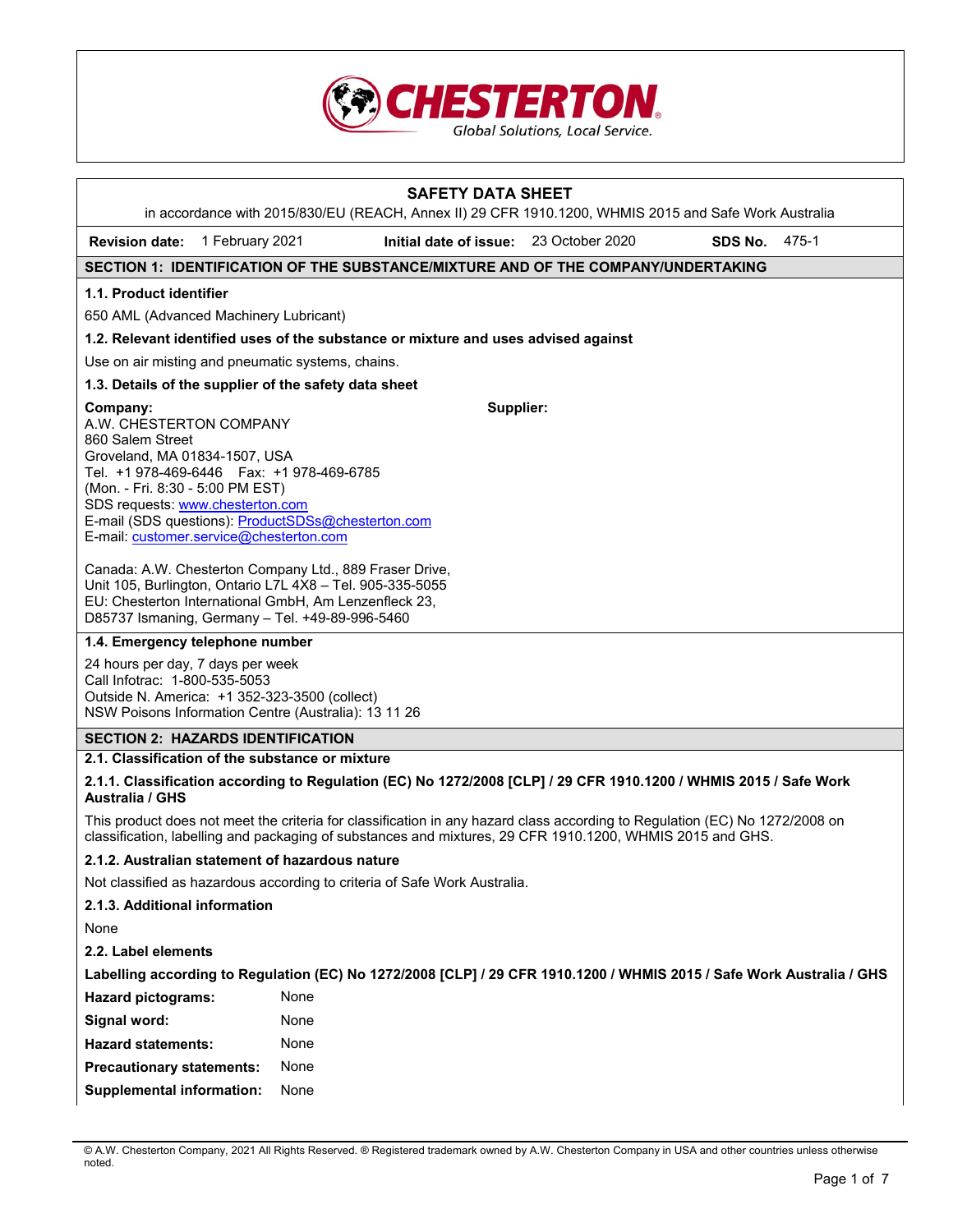| 2.3. Other hazards                                                                                                                                                                                                                               |                                                                                                                                                                     |                                                |                    |                          |                                                                                                                  |
|--------------------------------------------------------------------------------------------------------------------------------------------------------------------------------------------------------------------------------------------------|---------------------------------------------------------------------------------------------------------------------------------------------------------------------|------------------------------------------------|--------------------|--------------------------|------------------------------------------------------------------------------------------------------------------|
| None                                                                                                                                                                                                                                             |                                                                                                                                                                     |                                                |                    |                          |                                                                                                                  |
|                                                                                                                                                                                                                                                  | <b>SECTION 3: COMPOSITION/INFORMATION ON INGREDIENTS</b>                                                                                                            |                                                |                    |                          |                                                                                                                  |
| 3.2. Mixtures                                                                                                                                                                                                                                    |                                                                                                                                                                     |                                                |                    |                          |                                                                                                                  |
| Hazardous Ingredients <sup>1</sup>                                                                                                                                                                                                               |                                                                                                                                                                     | % Wt.                                          | CAS No./<br>EC No. | <b>REACH</b><br>Reg. No. | <b>CLP/GHS Classification</b>                                                                                    |
| None                                                                                                                                                                                                                                             |                                                                                                                                                                     |                                                |                    |                          |                                                                                                                  |
|                                                                                                                                                                                                                                                  |                                                                                                                                                                     |                                                |                    |                          |                                                                                                                  |
|                                                                                                                                                                                                                                                  |                                                                                                                                                                     |                                                |                    |                          |                                                                                                                  |
|                                                                                                                                                                                                                                                  |                                                                                                                                                                     |                                                |                    |                          |                                                                                                                  |
|                                                                                                                                                                                                                                                  |                                                                                                                                                                     |                                                |                    |                          |                                                                                                                  |
|                                                                                                                                                                                                                                                  | <sup>1</sup> Classified according to: • 29 CFR 1910.1200, 1915, 1916, 1917, Mass. Right-to-Know Law (ch. 40, M.G.LO. 111F)<br>• WHMIS 2015<br>• Safe Work Australia | • 1272/2008/EC, GHS, REACH                     |                    |                          |                                                                                                                  |
|                                                                                                                                                                                                                                                  | <b>SECTION 4: FIRST AID MEASURES</b>                                                                                                                                |                                                |                    |                          |                                                                                                                  |
|                                                                                                                                                                                                                                                  | 4.1. Description of first aid measures                                                                                                                              |                                                |                    |                          |                                                                                                                  |
| Inhalation:                                                                                                                                                                                                                                      |                                                                                                                                                                     | develops or if breathing becomes difficult.    |                    |                          | Remove person to fresh air and keep comfortable for breathing. Get medical attention if respiratory irritation   |
| <b>Skin contact:</b>                                                                                                                                                                                                                             |                                                                                                                                                                     |                                                |                    |                          | Wash skin with soap and water. Remove contaminated clothing. Consult physician if irritation develops.           |
| Eye contact:                                                                                                                                                                                                                                     |                                                                                                                                                                     |                                                |                    |                          | Flush eyes for at least 15 minutes with large amounts of water. Contact physician if irritation persists.        |
| Ingestion:                                                                                                                                                                                                                                       |                                                                                                                                                                     | hips to prevent aspiration. Contact physician. |                    |                          | Do not induce vomiting. If person is conscious, rinse mouth with water. If vomiting occurs, keep head lower than |
| <b>Protection of first-aiders:</b>                                                                                                                                                                                                               |                                                                                                                                                                     | No special precautions.                        |                    |                          |                                                                                                                  |
| 4.2. Most important symptoms and effects, both acute and delayed                                                                                                                                                                                 |                                                                                                                                                                     |                                                |                    |                          |                                                                                                                  |
| Direct contact may cause mild eye irritation. Mists may cause irritation of the respiratory tract.                                                                                                                                               |                                                                                                                                                                     |                                                |                    |                          |                                                                                                                  |
|                                                                                                                                                                                                                                                  | 4.3. Indication of any immediate medical attention and special treatment needed                                                                                     |                                                |                    |                          |                                                                                                                  |
| Treat symptoms.                                                                                                                                                                                                                                  |                                                                                                                                                                     |                                                |                    |                          |                                                                                                                  |
| <b>SECTION 5: FIREFIGHTING MEASURES</b>                                                                                                                                                                                                          |                                                                                                                                                                     |                                                |                    |                          |                                                                                                                  |
| 5.1. Extinguishing media                                                                                                                                                                                                                         |                                                                                                                                                                     |                                                |                    |                          |                                                                                                                  |
| Suitable extinguishing media: Carbon dioxide, dry chemical, alcohol-resistant foam, water spray                                                                                                                                                  |                                                                                                                                                                     |                                                |                    |                          |                                                                                                                  |
| Unsuitable extinguishing media: High volume water jet                                                                                                                                                                                            |                                                                                                                                                                     |                                                |                    |                          |                                                                                                                  |
| 5.2. Special hazards arising from the substance or mixture<br>Container may rupture from gas generation when exposed to intense heat. Hazardous combustion products may include: oxides of                                                       |                                                                                                                                                                     |                                                |                    |                          |                                                                                                                  |
| Carbon, Nitrogen and Phosphorus.<br>5.3. Advice for firefighters                                                                                                                                                                                 |                                                                                                                                                                     |                                                |                    |                          |                                                                                                                  |
| Cool exposed containers with water. Recommend Firefighters wear self-contained breathing apparatus. Do not allow runoff from<br>firefighting to enter drains or water courses.                                                                   |                                                                                                                                                                     |                                                |                    |                          |                                                                                                                  |
| $\bullet 2$ Z<br><b>Australian HAZCHEM Emergency Action Code:</b>                                                                                                                                                                                |                                                                                                                                                                     |                                                |                    |                          |                                                                                                                  |
| <b>SECTION 6: ACCIDENTAL RELEASE MEASURES</b>                                                                                                                                                                                                    |                                                                                                                                                                     |                                                |                    |                          |                                                                                                                  |
|                                                                                                                                                                                                                                                  | 6.1. Personal precautions, protective equipment and emergency procedures                                                                                            |                                                |                    |                          |                                                                                                                  |
|                                                                                                                                                                                                                                                  | Utilize exposure controls and personal protection as specified in Section 8.                                                                                        |                                                |                    |                          |                                                                                                                  |
| 6.2. Environmental Precautions                                                                                                                                                                                                                   |                                                                                                                                                                     |                                                |                    |                          |                                                                                                                  |
| Keep out of sewers, streams and waterways.                                                                                                                                                                                                       |                                                                                                                                                                     |                                                |                    |                          |                                                                                                                  |
| 6.3. Methods and material for containment and cleaning up                                                                                                                                                                                        |                                                                                                                                                                     |                                                |                    |                          |                                                                                                                  |
| Contain spill to a small area. Surface may be slippery. Pick up with absorbent material (sand, sawdust, clay, etc.) and place in a<br>suitable container for disposal. Wash walking surfaces with detergent and water to reduce slipping hazard. |                                                                                                                                                                     |                                                |                    |                          |                                                                                                                  |

© A.W. Chesterton Company, 2021 All Rights Reserved. ® Registered trademark owned by A.W. Chesterton Company in USA and other countries unless otherwise noted.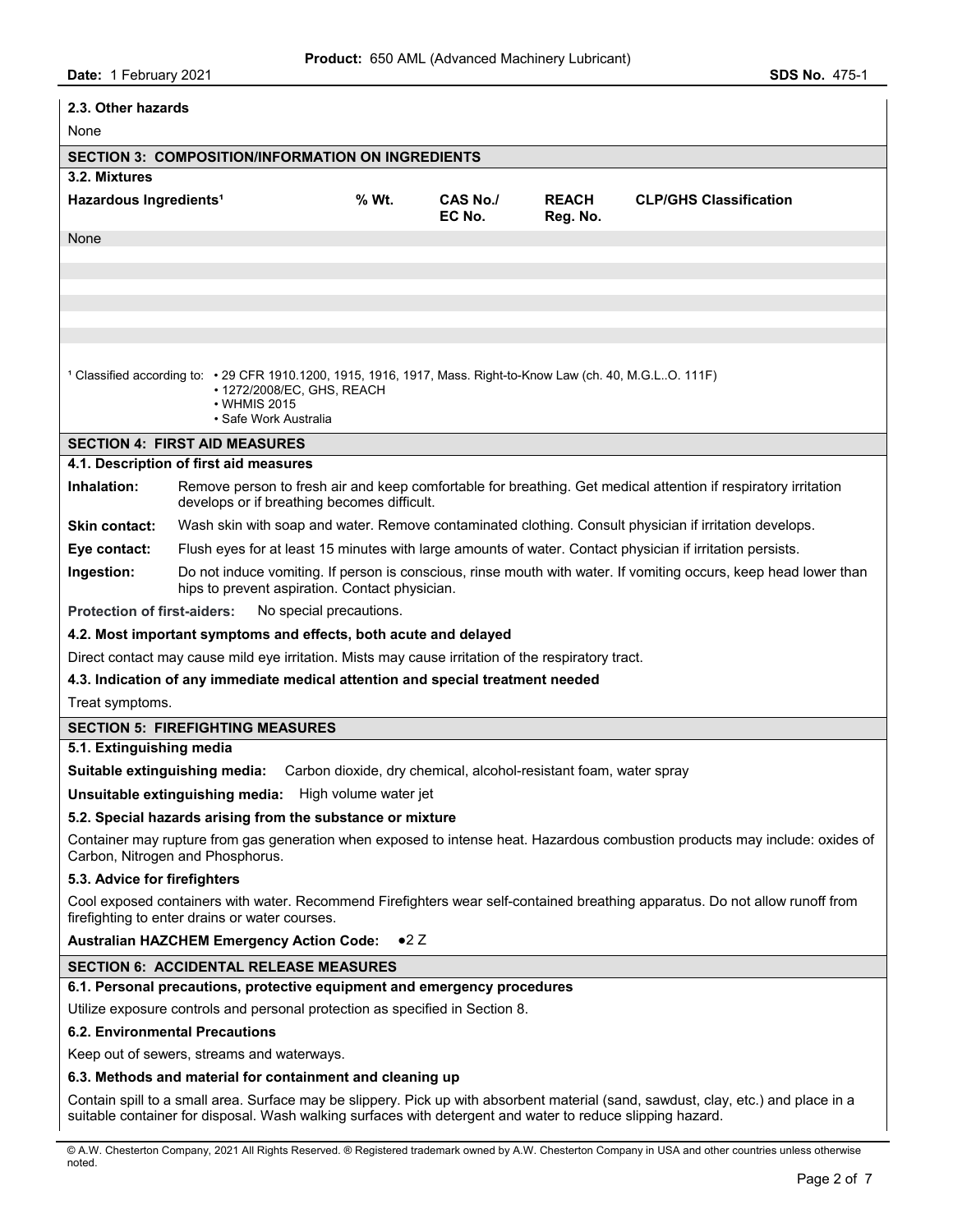| 6.4. Reference to other sections                                                                                                                                                                                                                                                                                                                                                                            |                                                                                                                                                                                                            |                                                          |                                                 |                                                             |  |
|-------------------------------------------------------------------------------------------------------------------------------------------------------------------------------------------------------------------------------------------------------------------------------------------------------------------------------------------------------------------------------------------------------------|------------------------------------------------------------------------------------------------------------------------------------------------------------------------------------------------------------|----------------------------------------------------------|-------------------------------------------------|-------------------------------------------------------------|--|
| Refer to section 13 for disposal advice.                                                                                                                                                                                                                                                                                                                                                                    |                                                                                                                                                                                                            |                                                          |                                                 |                                                             |  |
| <b>SECTION 7: HANDLING AND STORAGE</b>                                                                                                                                                                                                                                                                                                                                                                      |                                                                                                                                                                                                            |                                                          |                                                 |                                                             |  |
| 7.1. Precautions for safe handling                                                                                                                                                                                                                                                                                                                                                                          |                                                                                                                                                                                                            |                                                          |                                                 |                                                             |  |
|                                                                                                                                                                                                                                                                                                                                                                                                             | Utilize exposure controls and personal protection as specified in Section 8. As with any product involved with moving equipment,<br>care is recommended. If in doubt, stop equipment prior to application. |                                                          |                                                 |                                                             |  |
|                                                                                                                                                                                                                                                                                                                                                                                                             | 7.2. Conditions for safe storage, including any incompatibilities                                                                                                                                          |                                                          |                                                 |                                                             |  |
| Store in a cool, dry and well-ventilated area.                                                                                                                                                                                                                                                                                                                                                              |                                                                                                                                                                                                            |                                                          |                                                 |                                                             |  |
| 7.3. Specific end use(s)                                                                                                                                                                                                                                                                                                                                                                                    |                                                                                                                                                                                                            |                                                          |                                                 |                                                             |  |
| No specific recommendations.                                                                                                                                                                                                                                                                                                                                                                                |                                                                                                                                                                                                            |                                                          |                                                 |                                                             |  |
|                                                                                                                                                                                                                                                                                                                                                                                                             | <b>SECTION 8: EXPOSURE CONTROLS/PERSONAL PROTECTION</b>                                                                                                                                                    |                                                          |                                                 |                                                             |  |
| 8.1. Control parameters                                                                                                                                                                                                                                                                                                                                                                                     |                                                                                                                                                                                                            |                                                          |                                                 |                                                             |  |
| Occupational exposure limit values                                                                                                                                                                                                                                                                                                                                                                          |                                                                                                                                                                                                            |                                                          |                                                 |                                                             |  |
| Ingredients                                                                                                                                                                                                                                                                                                                                                                                                 | <b>OSHA PEL1</b><br>mg/m <sup>3</sup><br>ppm                                                                                                                                                               | <b>ACGIH TLV<sup>2</sup></b><br>mg/m <sup>3</sup><br>ppm | UK WEL <sup>3</sup><br>mq/m <sup>3</sup><br>ppm | <b>AUSTRALIA ES<sup>4</sup></b><br>mg/m <sup>3</sup><br>ppm |  |
| None                                                                                                                                                                                                                                                                                                                                                                                                        |                                                                                                                                                                                                            |                                                          |                                                 |                                                             |  |
|                                                                                                                                                                                                                                                                                                                                                                                                             |                                                                                                                                                                                                            |                                                          |                                                 |                                                             |  |
|                                                                                                                                                                                                                                                                                                                                                                                                             |                                                                                                                                                                                                            |                                                          |                                                 |                                                             |  |
|                                                                                                                                                                                                                                                                                                                                                                                                             |                                                                                                                                                                                                            |                                                          |                                                 |                                                             |  |
|                                                                                                                                                                                                                                                                                                                                                                                                             |                                                                                                                                                                                                            |                                                          |                                                 |                                                             |  |
| * Inhalable fraction and vapor<br><sup>1</sup> United States Occupational Health & Safety Administration permissible exposure limits<br><sup>2</sup> American Conference of Governmental Industrial Hygienists threshold limit values<br><sup>3</sup> EH40 Workplace exposure limits, Health & Safety Executive<br><sup>4</sup> Safe Work Australia, Workplace Exposure Standards for Airborne Contaminants |                                                                                                                                                                                                            |                                                          |                                                 |                                                             |  |
| <b>Biological limit values</b>                                                                                                                                                                                                                                                                                                                                                                              |                                                                                                                                                                                                            |                                                          |                                                 |                                                             |  |
| Not available                                                                                                                                                                                                                                                                                                                                                                                               |                                                                                                                                                                                                            |                                                          |                                                 |                                                             |  |
| Derived No Effect Level (DNEL) according to Regulation (EC) No 1907/2006:                                                                                                                                                                                                                                                                                                                                   |                                                                                                                                                                                                            |                                                          |                                                 |                                                             |  |
| <b>Workers</b>                                                                                                                                                                                                                                                                                                                                                                                              |                                                                                                                                                                                                            |                                                          |                                                 |                                                             |  |
| None                                                                                                                                                                                                                                                                                                                                                                                                        |                                                                                                                                                                                                            |                                                          |                                                 |                                                             |  |
|                                                                                                                                                                                                                                                                                                                                                                                                             |                                                                                                                                                                                                            |                                                          |                                                 |                                                             |  |
|                                                                                                                                                                                                                                                                                                                                                                                                             | Predicted No Effect Concentration (PNEC) according to Regulation (EC) No 1907/2006:                                                                                                                        |                                                          |                                                 |                                                             |  |
| None                                                                                                                                                                                                                                                                                                                                                                                                        |                                                                                                                                                                                                            |                                                          |                                                 |                                                             |  |
| 8.2. Exposure controls                                                                                                                                                                                                                                                                                                                                                                                      |                                                                                                                                                                                                            |                                                          |                                                 |                                                             |  |
| 8.2.1. Engineering measures                                                                                                                                                                                                                                                                                                                                                                                 |                                                                                                                                                                                                            |                                                          |                                                 |                                                             |  |
| If vapors or mists are produced, provide adequate ventilation.                                                                                                                                                                                                                                                                                                                                              |                                                                                                                                                                                                            |                                                          |                                                 |                                                             |  |
| 8.2.2. Individual protection measures                                                                                                                                                                                                                                                                                                                                                                       |                                                                                                                                                                                                            |                                                          |                                                 |                                                             |  |
| <b>Respiratory protection:</b>                                                                                                                                                                                                                                                                                                                                                                              | Not normally needed. In case of insufficient ventilation, wear suitable respiratory equipment (e.g., a<br>half or full-face respirator with combined dust/organic vapour filter, EN filter type A/P).      |                                                          |                                                 |                                                             |  |
| Protective gloves:                                                                                                                                                                                                                                                                                                                                                                                          | Chemical resistant gloves (e.g. neoprene, nitrile).                                                                                                                                                        |                                                          |                                                 |                                                             |  |
| Eye and face protection:                                                                                                                                                                                                                                                                                                                                                                                    | Safety glasses                                                                                                                                                                                             |                                                          |                                                 |                                                             |  |
| Other:                                                                                                                                                                                                                                                                                                                                                                                                      | Long sleeves, long pants and good personal hygiene to minimize skin contact.                                                                                                                               |                                                          |                                                 |                                                             |  |
| 8.2.3. Environmental exposure controls                                                                                                                                                                                                                                                                                                                                                                      |                                                                                                                                                                                                            |                                                          |                                                 |                                                             |  |
| Refer to sections 6 and 12.                                                                                                                                                                                                                                                                                                                                                                                 |                                                                                                                                                                                                            |                                                          |                                                 |                                                             |  |

<sup>©</sup> A.W. Chesterton Company, 2021 All Rights Reserved. ® Registered trademark owned by A.W. Chesterton Company in USA and other countries unless otherwise noted.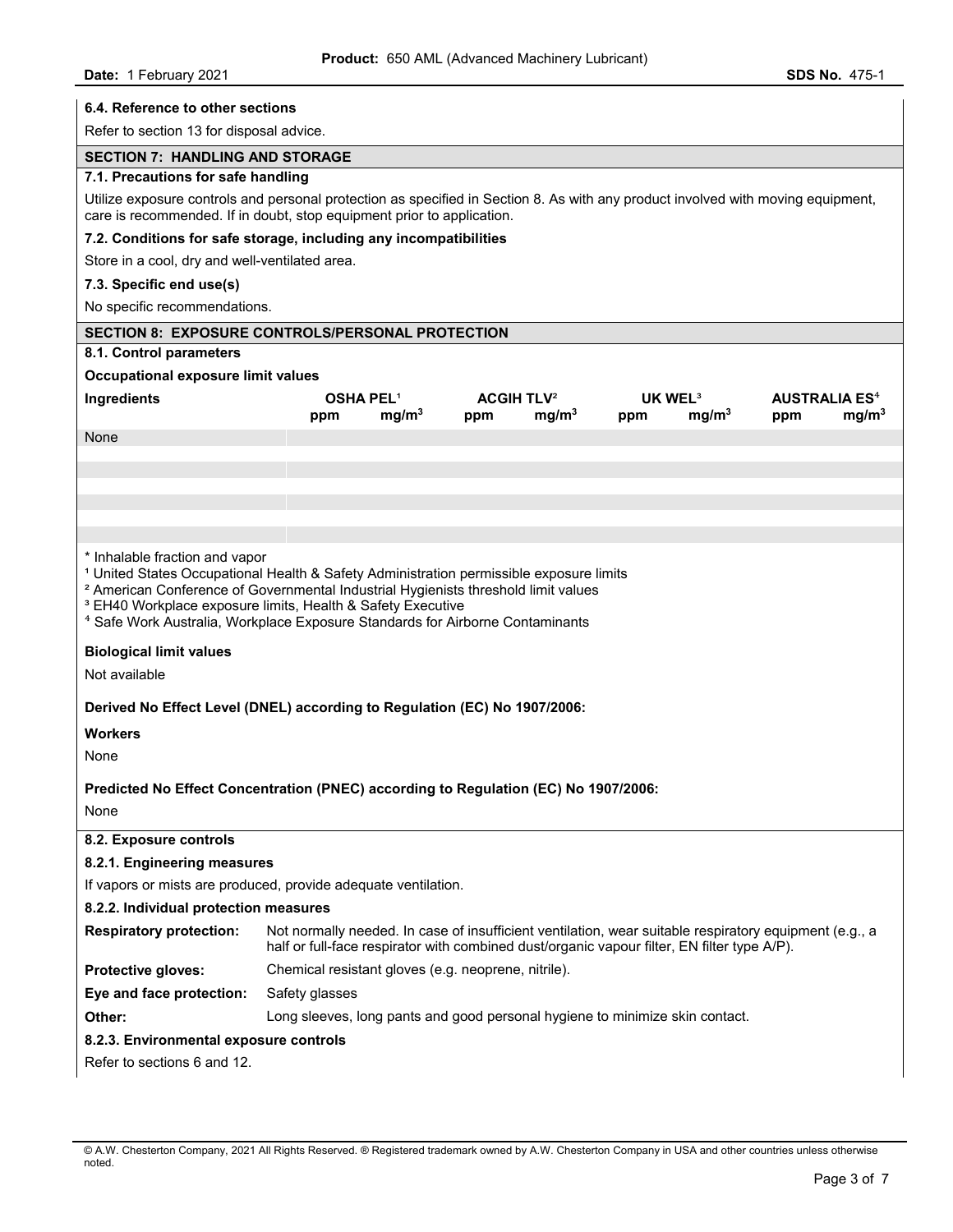**Date:** 1 February 2021 **SDS No. 475-1** 

| <b>SECTION 9: PHYSICAL AND CHEMICAL PROPERTIES</b>                                                                                                                                                                                                                                                                                                                        |                                                                                                                                                                                                                                                          |                                                                                                                                                                                                                                                                                             |                                                                                                                                                                                             |  |
|---------------------------------------------------------------------------------------------------------------------------------------------------------------------------------------------------------------------------------------------------------------------------------------------------------------------------------------------------------------------------|----------------------------------------------------------------------------------------------------------------------------------------------------------------------------------------------------------------------------------------------------------|---------------------------------------------------------------------------------------------------------------------------------------------------------------------------------------------------------------------------------------------------------------------------------------------|---------------------------------------------------------------------------------------------------------------------------------------------------------------------------------------------|--|
|                                                                                                                                                                                                                                                                                                                                                                           | 9.1. Information on basic physical and chemical properties                                                                                                                                                                                               |                                                                                                                                                                                                                                                                                             |                                                                                                                                                                                             |  |
| <b>Physical state</b><br>Colour<br>Initial boiling point<br><b>Melting point</b><br>% Volatile (by volume)<br><b>Flash point</b><br><b>Method</b><br><b>Viscositv</b><br><b>Autoignition temperature</b><br><b>Decomposition temperature</b><br><b>Upper/lower flammability</b><br>or explosive limits<br><b>Flammability (solid, gas)</b><br><b>Explosive properties</b> | liquid<br>clear yellow<br>not determined<br>not determined<br>not determined<br>211°C (412°F)<br>PM Closed Cup<br>20.37 cSt @ 40°C<br>not applicable<br>not determined<br>not determined<br>not applicable<br>not determined                             | Odour<br><b>Odour threshold</b><br>Vapour pressure @ 20°C<br>% Aromatics by weight<br>рH<br><b>Relative density</b><br>Weight per volume<br><b>Coefficient (water/oil)</b><br>Vapour density (air=1)<br>Rate of evaporation (ether=1)<br>Solubility in water<br><b>Oxidising properties</b> | characteristic<br>not determined<br>not determined<br>not determined<br>not applicable<br>0.899 kg/l<br>7.5 lbs/gal<br>>1<br>not determined<br>not determined<br>miscible<br>not determined |  |
| 9.2. Other information                                                                                                                                                                                                                                                                                                                                                    |                                                                                                                                                                                                                                                          |                                                                                                                                                                                                                                                                                             |                                                                                                                                                                                             |  |
| None                                                                                                                                                                                                                                                                                                                                                                      |                                                                                                                                                                                                                                                          |                                                                                                                                                                                                                                                                                             |                                                                                                                                                                                             |  |
| <b>SECTION 10: STABILITY AND REACTIVITY</b>                                                                                                                                                                                                                                                                                                                               |                                                                                                                                                                                                                                                          |                                                                                                                                                                                                                                                                                             |                                                                                                                                                                                             |  |
| 10.1. Reactivity<br>None known                                                                                                                                                                                                                                                                                                                                            |                                                                                                                                                                                                                                                          |                                                                                                                                                                                                                                                                                             |                                                                                                                                                                                             |  |
| 10.2. Chemical stability                                                                                                                                                                                                                                                                                                                                                  |                                                                                                                                                                                                                                                          |                                                                                                                                                                                                                                                                                             |                                                                                                                                                                                             |  |
| Stable under normal conditions.                                                                                                                                                                                                                                                                                                                                           |                                                                                                                                                                                                                                                          |                                                                                                                                                                                                                                                                                             |                                                                                                                                                                                             |  |
| 10.3. Possibility of hazardous reactions                                                                                                                                                                                                                                                                                                                                  |                                                                                                                                                                                                                                                          |                                                                                                                                                                                                                                                                                             |                                                                                                                                                                                             |  |
|                                                                                                                                                                                                                                                                                                                                                                           | No dangerous reactions known under conditions of normal use.                                                                                                                                                                                             |                                                                                                                                                                                                                                                                                             |                                                                                                                                                                                             |  |
| 10.4. Conditions to avoid                                                                                                                                                                                                                                                                                                                                                 |                                                                                                                                                                                                                                                          |                                                                                                                                                                                                                                                                                             |                                                                                                                                                                                             |  |
| Moisture and extreme heat.                                                                                                                                                                                                                                                                                                                                                |                                                                                                                                                                                                                                                          |                                                                                                                                                                                                                                                                                             |                                                                                                                                                                                             |  |
| 10.5. Incompatible materials                                                                                                                                                                                                                                                                                                                                              |                                                                                                                                                                                                                                                          |                                                                                                                                                                                                                                                                                             |                                                                                                                                                                                             |  |
|                                                                                                                                                                                                                                                                                                                                                                           | Strong acids and strong oxidizers like liquid Chlorine and concentrated Oxygen.                                                                                                                                                                          |                                                                                                                                                                                                                                                                                             |                                                                                                                                                                                             |  |
| 10.6. Hazardous decomposition products                                                                                                                                                                                                                                                                                                                                    |                                                                                                                                                                                                                                                          |                                                                                                                                                                                                                                                                                             |                                                                                                                                                                                             |  |
| SDS.                                                                                                                                                                                                                                                                                                                                                                      |                                                                                                                                                                                                                                                          | No additional hazardous decomposition products were identified other than the combustion products identified in Section 5 of this                                                                                                                                                           |                                                                                                                                                                                             |  |
| <b>SECTION 11: TOXICOLOGICAL INFORMATION</b>                                                                                                                                                                                                                                                                                                                              |                                                                                                                                                                                                                                                          |                                                                                                                                                                                                                                                                                             |                                                                                                                                                                                             |  |
| 11.1. Information on toxicological effects                                                                                                                                                                                                                                                                                                                                |                                                                                                                                                                                                                                                          |                                                                                                                                                                                                                                                                                             |                                                                                                                                                                                             |  |
| Primary route of exposure Skin and eye contact.<br>under normal use:                                                                                                                                                                                                                                                                                                      |                                                                                                                                                                                                                                                          |                                                                                                                                                                                                                                                                                             |                                                                                                                                                                                             |  |
| Acute toxicity -                                                                                                                                                                                                                                                                                                                                                          |                                                                                                                                                                                                                                                          |                                                                                                                                                                                                                                                                                             |                                                                                                                                                                                             |  |
| Oral:                                                                                                                                                                                                                                                                                                                                                                     | ATE-mix $> 2,000$ mg/kg.                                                                                                                                                                                                                                 |                                                                                                                                                                                                                                                                                             |                                                                                                                                                                                             |  |
| Dermal:                                                                                                                                                                                                                                                                                                                                                                   | ATE-mix $> 2,000$ mg/kg.                                                                                                                                                                                                                                 |                                                                                                                                                                                                                                                                                             |                                                                                                                                                                                             |  |
| Inhalation:                                                                                                                                                                                                                                                                                                                                                               | No information available                                                                                                                                                                                                                                 |                                                                                                                                                                                                                                                                                             |                                                                                                                                                                                             |  |
| <b>Skin corrosion/irritation:</b>                                                                                                                                                                                                                                                                                                                                         | Non-irritating                                                                                                                                                                                                                                           |                                                                                                                                                                                                                                                                                             |                                                                                                                                                                                             |  |
| Serious eye damage/<br>irritation:                                                                                                                                                                                                                                                                                                                                        | Direct contact may cause mild eye irritation.                                                                                                                                                                                                            |                                                                                                                                                                                                                                                                                             |                                                                                                                                                                                             |  |
| <b>Respiratory or skin</b><br>sensitisation:                                                                                                                                                                                                                                                                                                                              | No known significant effects.                                                                                                                                                                                                                            |                                                                                                                                                                                                                                                                                             |                                                                                                                                                                                             |  |
| Germ cell mutagenicity:                                                                                                                                                                                                                                                                                                                                                   | No known significant effects.                                                                                                                                                                                                                            |                                                                                                                                                                                                                                                                                             |                                                                                                                                                                                             |  |
| Carcinogenicity:                                                                                                                                                                                                                                                                                                                                                          | This product contains no carcinogens as listed by the National Toxicology Program (NTP), the<br>International Agency for Research on Cancer (IARC), the Occupational Safety and Health<br>Administration (OSHA) or the European Chemicals Agency (ECHA). |                                                                                                                                                                                                                                                                                             |                                                                                                                                                                                             |  |
| <b>Reproductive toxicity:</b>                                                                                                                                                                                                                                                                                                                                             | No known significant effects.                                                                                                                                                                                                                            |                                                                                                                                                                                                                                                                                             |                                                                                                                                                                                             |  |

© A.W. Chesterton Company, 2021 All Rights Reserved. ® Registered trademark owned by A.W. Chesterton Company in USA and other countries unless otherwise noted.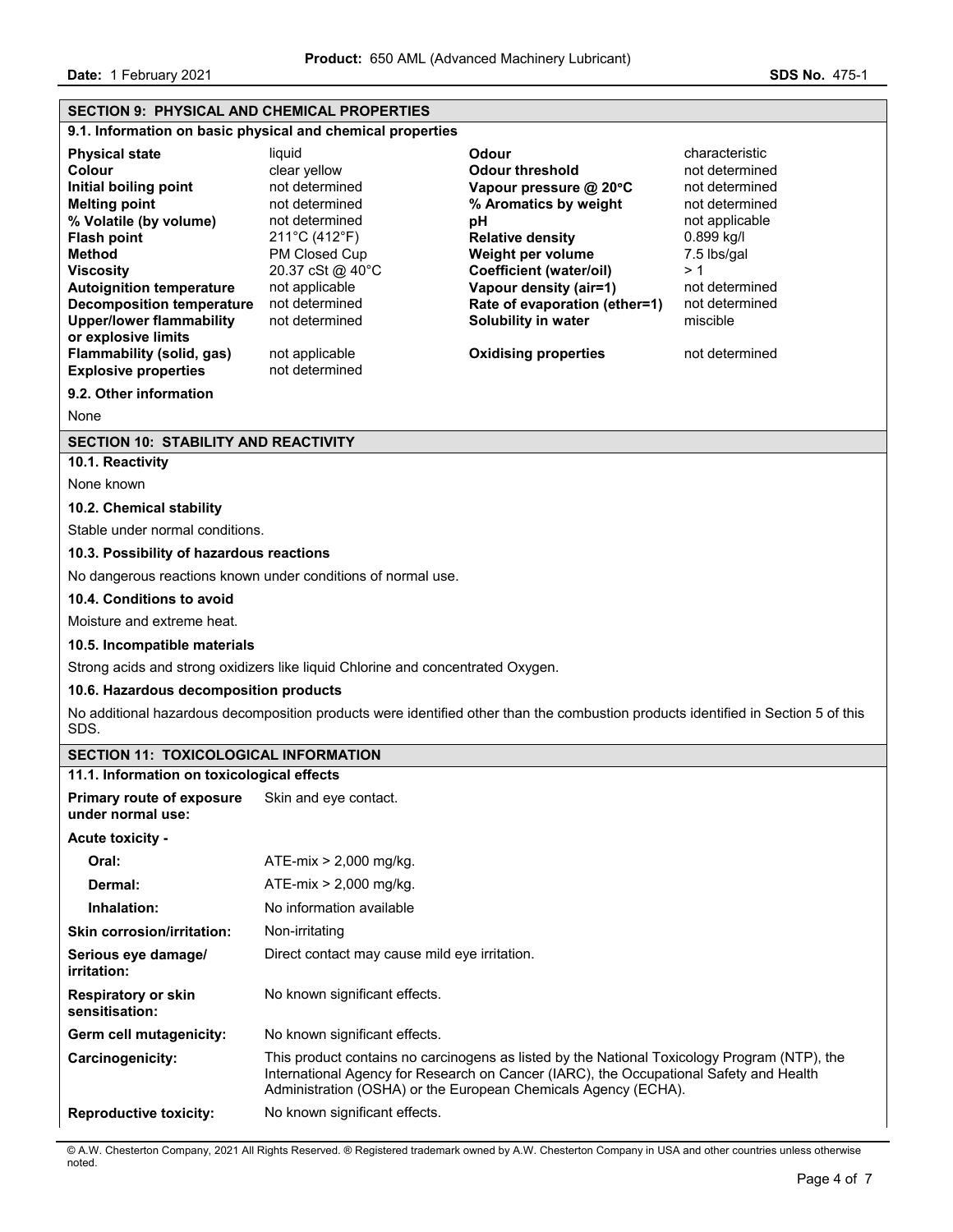| STOT - single exposure:          | No known significant effects. |
|----------------------------------|-------------------------------|
| <b>STOT - repeated exposure:</b> | No known significant effects. |
| <b>Aspiration hazard:</b>        | No known significant effects. |
| <b>Other information:</b>        | None known                    |

#### **SECTION 12: ECOLOGICAL INFORMATION**

Ecotoxicological data have not been determined specifically for this product. The information given below is based on a knowledge of the components and the ecotoxicology of similar substances.

## **12.1. Toxicity**

Not expected to be harmful to aquatic organisms.

#### **12.2. Persistence and degradability**

The product is readily biodegradable to OECD criteria.

## **12.3. Bioaccumulative potential**

No information available

#### **12.4. Mobility in soil**

Liquid. Miscible in water. In determining environmental mobility, consider the product's physical and chemical properties (see Section 9).

## **12.5. Results of PBT and vPvB assessment**

Not available

## **12.6. Other adverse effects**

None known

# **SECTION 13: DISPOSAL CONSIDERATIONS**

## **13.1. Waste treatment methods**

Unused product is not a regulated hazardous waste. Check local, state and national/federal regulations and comply with the most stringent requirement. Not classified as hazardous according to 2008/98/EC.

#### **SECTION 14: TRANSPORT INFORMATION**

| 14.1. UN number or ID number                                  |                              |  |  |  |
|---------------------------------------------------------------|------------------------------|--|--|--|
| ADG/ADR/RID/ADN/IMDG/ICAO:                                    | <b>NOT APPLICABLE</b>        |  |  |  |
| TDG:                                                          | <b>NOT APPLICABLE</b>        |  |  |  |
| US DOT:                                                       | <b>NOT APPLICABLE</b>        |  |  |  |
| 14.2. UN proper shipping name                                 |                              |  |  |  |
| ADG/ADR/RID/ADN/IMDG/ICAO:                                    | NON-HAZARDOUS, NON REGULATED |  |  |  |
| TDG:                                                          | NON-HAZARDOUS, NON REGULATED |  |  |  |
| US DOT:                                                       | NON-HAZARDOUS, NON REGULATED |  |  |  |
| 14.3. Transport hazard class(es)                              |                              |  |  |  |
| ADG/ADR/RID/ADN/IMDG/ICAO:                                    | <b>NOT APPLICABLE</b>        |  |  |  |
| TDG:                                                          | NOT APPLICABLE               |  |  |  |
| US DOT:                                                       | <b>NOT APPLICABLE</b>        |  |  |  |
| 14.4. Packing group                                           |                              |  |  |  |
| ADG/ADR/RID/ADN/IMDG/ICAO:                                    | <b>NOT APPLICABLE</b>        |  |  |  |
| TDG:                                                          | <b>NOT APPLICABLE</b>        |  |  |  |
| US DOT:                                                       | NOT APPLICABLE               |  |  |  |
| 14.5. Environmental hazards                                   |                              |  |  |  |
| NOT APPLICABLE                                                |                              |  |  |  |
| 14.6. Special precautions for user                            |                              |  |  |  |
| NOT APPLICABLE                                                |                              |  |  |  |
| 14.7. Maritime transport in bulk according to IMO instruments |                              |  |  |  |
| NOT APPLICABLE                                                |                              |  |  |  |
| 14.8. Other information                                       |                              |  |  |  |
| <b>NOT APPLICABLE</b>                                         |                              |  |  |  |

<sup>©</sup> A.W. Chesterton Company, 2021 All Rights Reserved. ® Registered trademark owned by A.W. Chesterton Company in USA and other countries unless otherwise noted.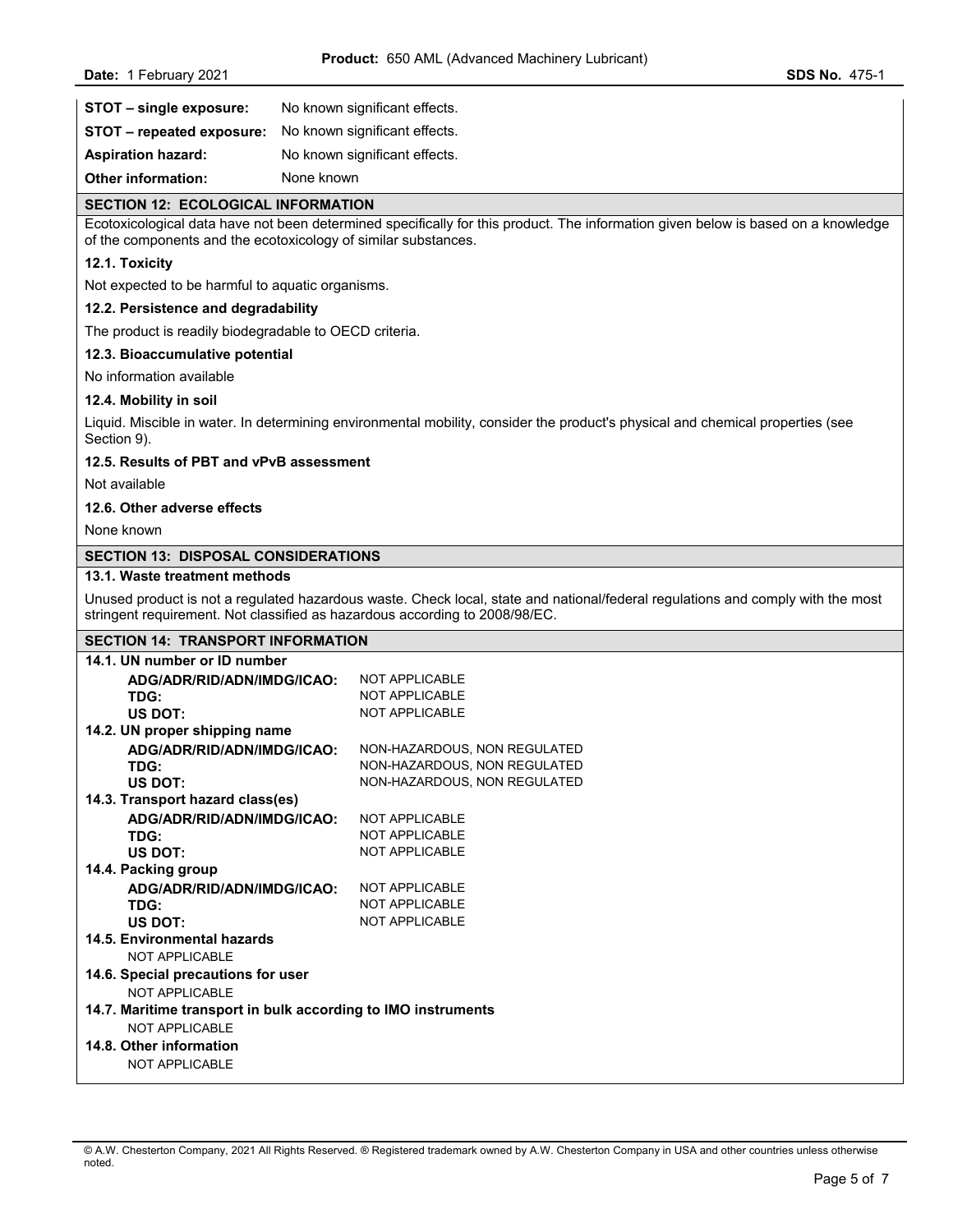**Date:** 1 February 2021 **SDS No. 475-1** 

|                                                                                                      | <b>SECTION 15: REGULATORY INFORMATION</b>                                                                                                                                                                                                                                                                                                                                                                                                                                                                                                                                                                                                                                                                                                                                                                                                                                                                                                                                                                                                                                                                                                                                                                                                                                                                                                                                                                                                                                                                                                                                                                                                                                                                                                                                                                                                                                |  |  |
|------------------------------------------------------------------------------------------------------|--------------------------------------------------------------------------------------------------------------------------------------------------------------------------------------------------------------------------------------------------------------------------------------------------------------------------------------------------------------------------------------------------------------------------------------------------------------------------------------------------------------------------------------------------------------------------------------------------------------------------------------------------------------------------------------------------------------------------------------------------------------------------------------------------------------------------------------------------------------------------------------------------------------------------------------------------------------------------------------------------------------------------------------------------------------------------------------------------------------------------------------------------------------------------------------------------------------------------------------------------------------------------------------------------------------------------------------------------------------------------------------------------------------------------------------------------------------------------------------------------------------------------------------------------------------------------------------------------------------------------------------------------------------------------------------------------------------------------------------------------------------------------------------------------------------------------------------------------------------------------|--|--|
| 15.1. Safety, health and environmental regulations/legislation specific for the substance or mixture |                                                                                                                                                                                                                                                                                                                                                                                                                                                                                                                                                                                                                                                                                                                                                                                                                                                                                                                                                                                                                                                                                                                                                                                                                                                                                                                                                                                                                                                                                                                                                                                                                                                                                                                                                                                                                                                                          |  |  |
| 15.1.1. EU regulations                                                                               |                                                                                                                                                                                                                                                                                                                                                                                                                                                                                                                                                                                                                                                                                                                                                                                                                                                                                                                                                                                                                                                                                                                                                                                                                                                                                                                                                                                                                                                                                                                                                                                                                                                                                                                                                                                                                                                                          |  |  |
| <b>Authorisations under Title VII:</b><br>None                                                       |                                                                                                                                                                                                                                                                                                                                                                                                                                                                                                                                                                                                                                                                                                                                                                                                                                                                                                                                                                                                                                                                                                                                                                                                                                                                                                                                                                                                                                                                                                                                                                                                                                                                                                                                                                                                                                                                          |  |  |
| <b>Restrictions under Title VIII:</b>                                                                | None                                                                                                                                                                                                                                                                                                                                                                                                                                                                                                                                                                                                                                                                                                                                                                                                                                                                                                                                                                                                                                                                                                                                                                                                                                                                                                                                                                                                                                                                                                                                                                                                                                                                                                                                                                                                                                                                     |  |  |
| <b>Other EU regulations:</b>                                                                         |                                                                                                                                                                                                                                                                                                                                                                                                                                                                                                                                                                                                                                                                                                                                                                                                                                                                                                                                                                                                                                                                                                                                                                                                                                                                                                                                                                                                                                                                                                                                                                                                                                                                                                                                                                                                                                                                          |  |  |
| 15.1.2. National regulations                                                                         |                                                                                                                                                                                                                                                                                                                                                                                                                                                                                                                                                                                                                                                                                                                                                                                                                                                                                                                                                                                                                                                                                                                                                                                                                                                                                                                                                                                                                                                                                                                                                                                                                                                                                                                                                                                                                                                                          |  |  |
| <b>US EPA SARA TITLE III</b>                                                                         |                                                                                                                                                                                                                                                                                                                                                                                                                                                                                                                                                                                                                                                                                                                                                                                                                                                                                                                                                                                                                                                                                                                                                                                                                                                                                                                                                                                                                                                                                                                                                                                                                                                                                                                                                                                                                                                                          |  |  |
| 312 Hazards:                                                                                         | 313 Chemicals:                                                                                                                                                                                                                                                                                                                                                                                                                                                                                                                                                                                                                                                                                                                                                                                                                                                                                                                                                                                                                                                                                                                                                                                                                                                                                                                                                                                                                                                                                                                                                                                                                                                                                                                                                                                                                                                           |  |  |
| None                                                                                                 | None                                                                                                                                                                                                                                                                                                                                                                                                                                                                                                                                                                                                                                                                                                                                                                                                                                                                                                                                                                                                                                                                                                                                                                                                                                                                                                                                                                                                                                                                                                                                                                                                                                                                                                                                                                                                                                                                     |  |  |
| Other national regulations:                                                                          | None                                                                                                                                                                                                                                                                                                                                                                                                                                                                                                                                                                                                                                                                                                                                                                                                                                                                                                                                                                                                                                                                                                                                                                                                                                                                                                                                                                                                                                                                                                                                                                                                                                                                                                                                                                                                                                                                     |  |  |
| 15.2. Chemical safety assessment                                                                     |                                                                                                                                                                                                                                                                                                                                                                                                                                                                                                                                                                                                                                                                                                                                                                                                                                                                                                                                                                                                                                                                                                                                                                                                                                                                                                                                                                                                                                                                                                                                                                                                                                                                                                                                                                                                                                                                          |  |  |
|                                                                                                      | No Chemical Safety Assessment has been carried out for this substance/mixture by the supplier.                                                                                                                                                                                                                                                                                                                                                                                                                                                                                                                                                                                                                                                                                                                                                                                                                                                                                                                                                                                                                                                                                                                                                                                                                                                                                                                                                                                                                                                                                                                                                                                                                                                                                                                                                                           |  |  |
| <b>SECTION 16: OTHER INFORMATION</b>                                                                 |                                                                                                                                                                                                                                                                                                                                                                                                                                                                                                                                                                                                                                                                                                                                                                                                                                                                                                                                                                                                                                                                                                                                                                                                                                                                                                                                                                                                                                                                                                                                                                                                                                                                                                                                                                                                                                                                          |  |  |
| <b>Abbreviations</b><br>and acronyms:                                                                | ADG: Australian Dangerous Goods Code<br>ADN: European Agreement concerning the International Carriage of Dangerous Goods by Inland Waterways<br>ADR: European Agreement concerning the International Carriage of Dangerous Goods by Road<br><b>ATE: Acute Toxicity Estimate</b><br><b>BCF: Bioconcentration Factor</b><br>cATpE: Converted Acute Toxicity point Estimate<br>CLP: Classification Labelling Packaging Regulation (1272/2008/EC)<br>ES: Exposure Standard<br>GHS: Globally Harmonized System<br>ICAO: International Civil Aviation Organization<br>IMDG: International Maritime Dangerous Goods<br>LC50: Lethal Concentration to 50 % of a test population<br>LD50: Lethal Dose to 50% of a test population<br>LOEL: Lowest Observed Effect Level<br>N/A: Not Applicable<br>NA: Not Available<br>NOEC: No Observed Effect Concentration<br>NOEL: No Observed Effect Level<br>OECD: Organization for Economic Co-operation and Development<br>PBT: Persistent, Bioaccumulative and Toxic substance<br>(Q)SAR: Quantitative Structure-Activity Relationship<br>REACH: Registration, Evaluation, Authorisation and Restriction of Chemicals Regulation (1907/2006/EC)<br>REL: Recommended Exposure Limit<br>RID: Regulations concerning the International Carriage of Dangerous Goods by Rail<br>SDS: Safety Data Sheet<br>STEL: Short Term Exposure Limit<br>STOT RE: Specific Target Organ Toxicity, Repeated Exposure<br>STOT SE: Specific Target Organ Toxicity, Single Exposure<br>TDG: Transportation of Dangerous Goods (Canada)<br>TWA: Time Weighted Average<br>US DOT: United States Department of Transportation<br>vPvB: very Persistent and very Bioaccumulative substance<br>WEL: Workplace Exposure Limit<br>WHMIS: Workplace Hazardous Materials Information System<br>Other abbreviations and acronyms can be looked up at www.wikipedia.org. |  |  |
| Key literature references<br>and sources for data:                                                   | Commission des normes, de l'équité, de la santé et de la sécurité du travail (CNESST)<br>Chemical Classification and Information Database (CCID)<br>European Chemicals Agency (ECHA) - Information on Chemicals<br>Hazardous Chemical Information System (HCIS)<br>National Institute of Technology and Evaluation (NITE)<br>Swedish Chemicals Agency (KEMI)<br>U.S. National Library of Medicine Toxicology Data Network (TOXNET)                                                                                                                                                                                                                                                                                                                                                                                                                                                                                                                                                                                                                                                                                                                                                                                                                                                                                                                                                                                                                                                                                                                                                                                                                                                                                                                                                                                                                                       |  |  |

© A.W. Chesterton Company, 2021 All Rights Reserved. ® Registered trademark owned by A.W. Chesterton Company in USA and other countries unless otherwise noted.